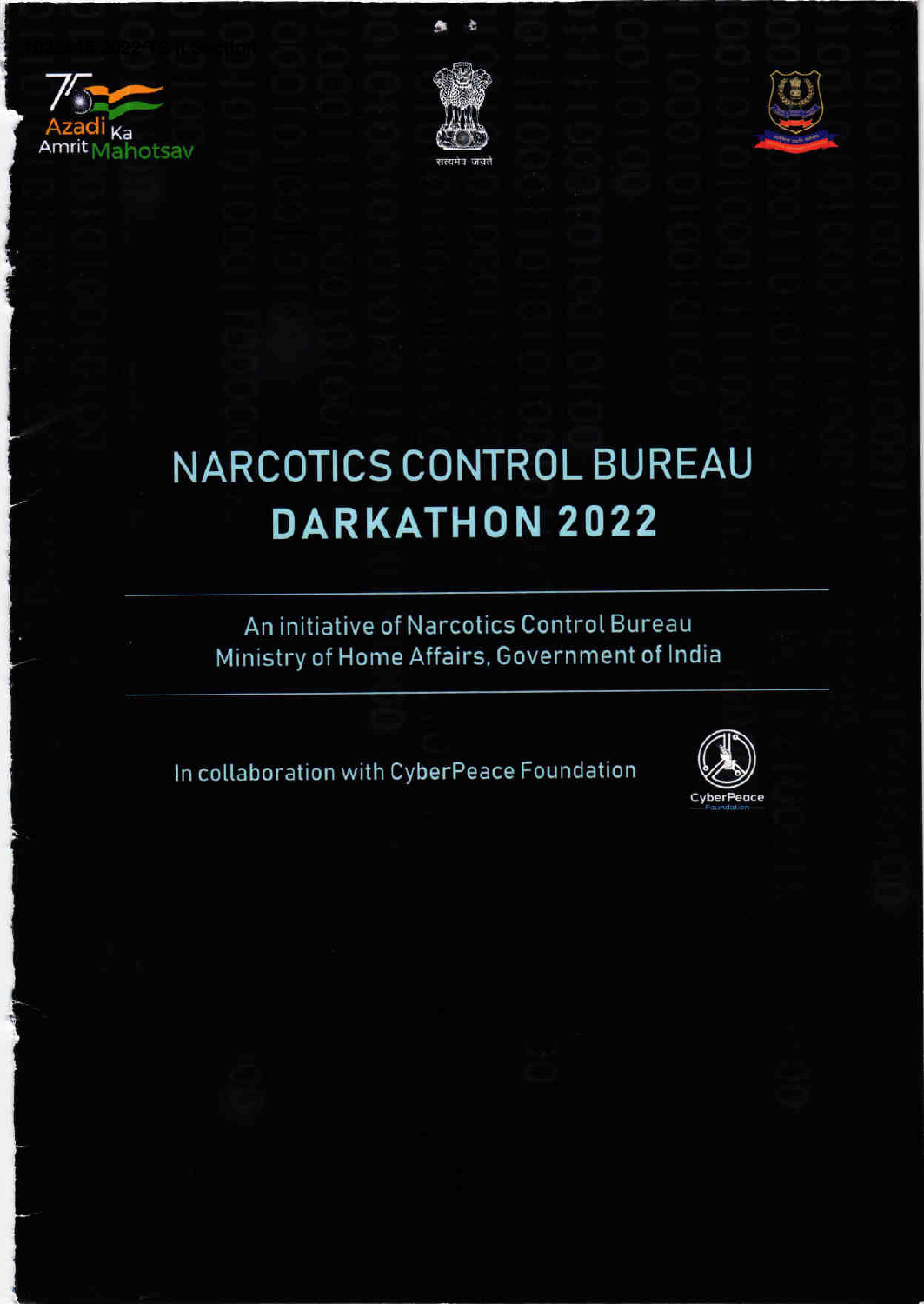







### NARCOTICS CONTROL BUREAU DARKATHON 2022

# **INTRODUCTION**

The rise in the extensive use of technology has also brought with it increase in cybercrimes. Cyberattacks and crimes have permeated almost everyfacet of society, and are growing in votume, velocityand sophistication with each passing day, defeating the best efforts of law enforcement agencies in India and across the world. The intersection between crimes and technology is more apparent today than ever before. Almost all crimes and potential crimes are facilitated by the internet, gadgets or technology in one form or the other, or at least have an investigative lead rooted in technology.

One of the most concerning facet of this change is the illicit trafficking in drugs and drug-related money laundering through the misuse of information and communication technologies, inctuding lnternet, darknet, anonymous and encrypted connections, messengers, electronic and virtuat payment systems. According to the 2021 Wortd Drug Report, about 74% of the darknet transactions, or aboui g0% of darknet sales, were drug related.

The COVID-19 pandemic has exacerbated the situation and there are tell-a-tale signs about this. For example the number of drug seizures from parcel or courier consignments increased by almost 250% in India after the outbreak of C0VID-19 and a good number of them are linked to drug trafficking through darknet markets.

Further, digitatization of society and growing online retaiI and distribution chains witt very tikely lead to an upward trend in the misuse of darknet technology to aid drug trafficking.

Drug law enforcement agencies need to be ahead of the curve to counter and negate the chaltenges of technology advances that drug traffickers take advantage of. The hetp and aid of the public can go a tong way in technically equipping agencies tike NCB tackle the menace of drug trafficking. Keeping these in mind, NCB has decided to organize a hackathon that can tap into the high quality technical poot of the country to find effective solutions to unravel the anonymity of darknet markets: The Darkathon.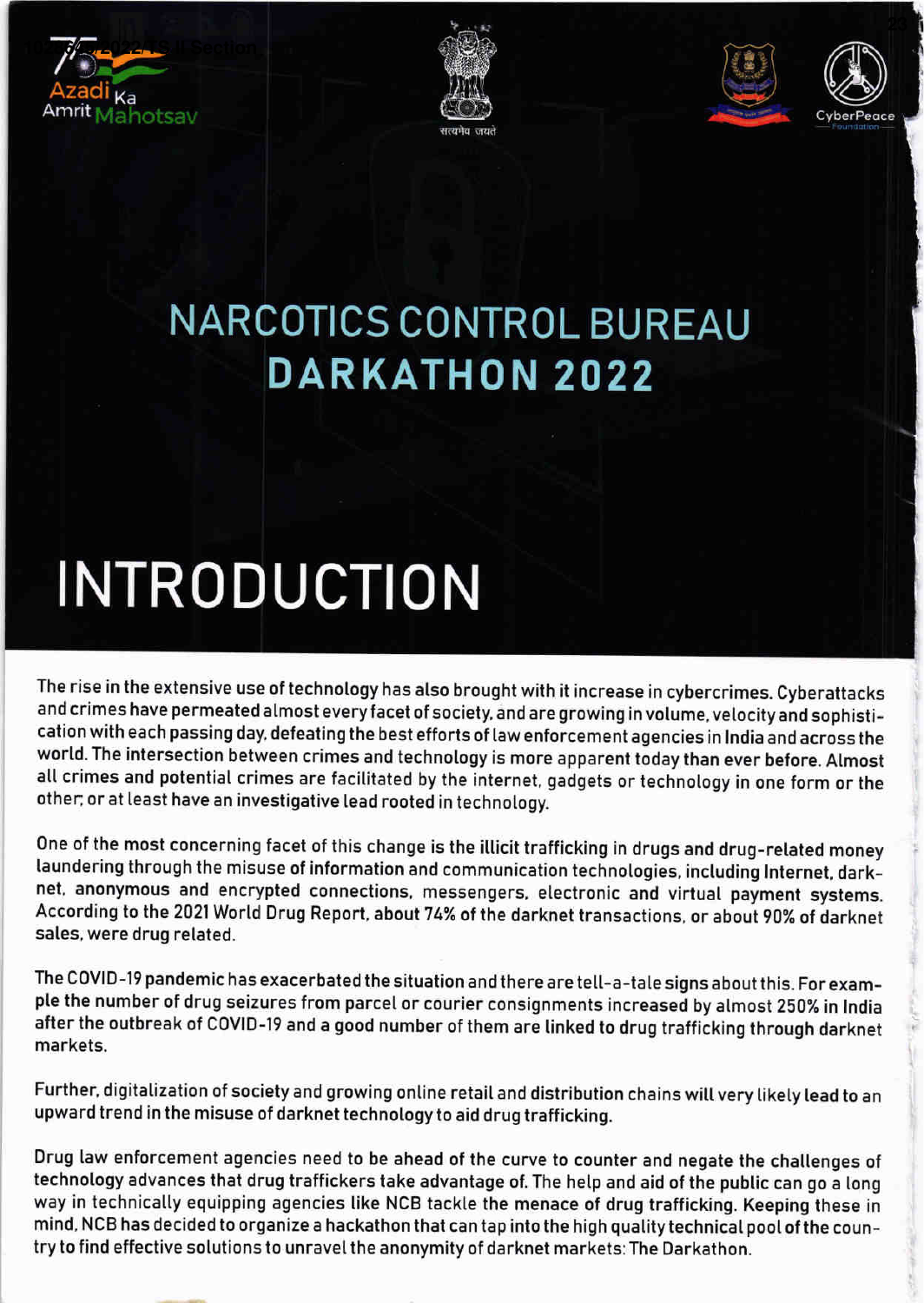#### PROBLEM STATEMENTS



,

Crawting of darkweb to identify and catalogue active and genuine darknet markets selling drugs (automatically add new markets and drop inactive/ taken down markets)



Crawting of darknet markets to identify drug traff ickers on dark net based in lndia and the drugs they offer for sate.



Digital foot printing of active drug traffickers on dark net based in India.

#### PHASES

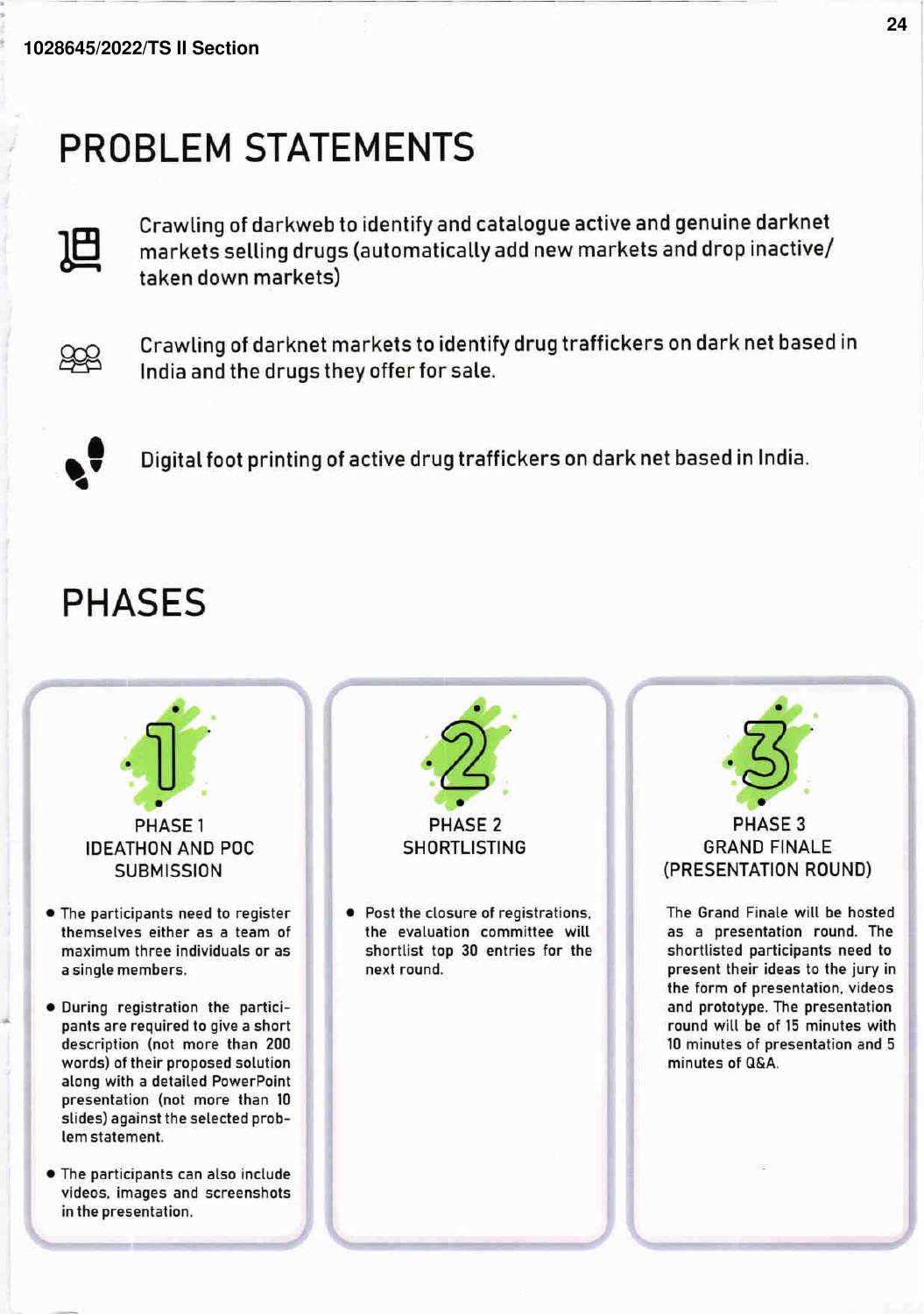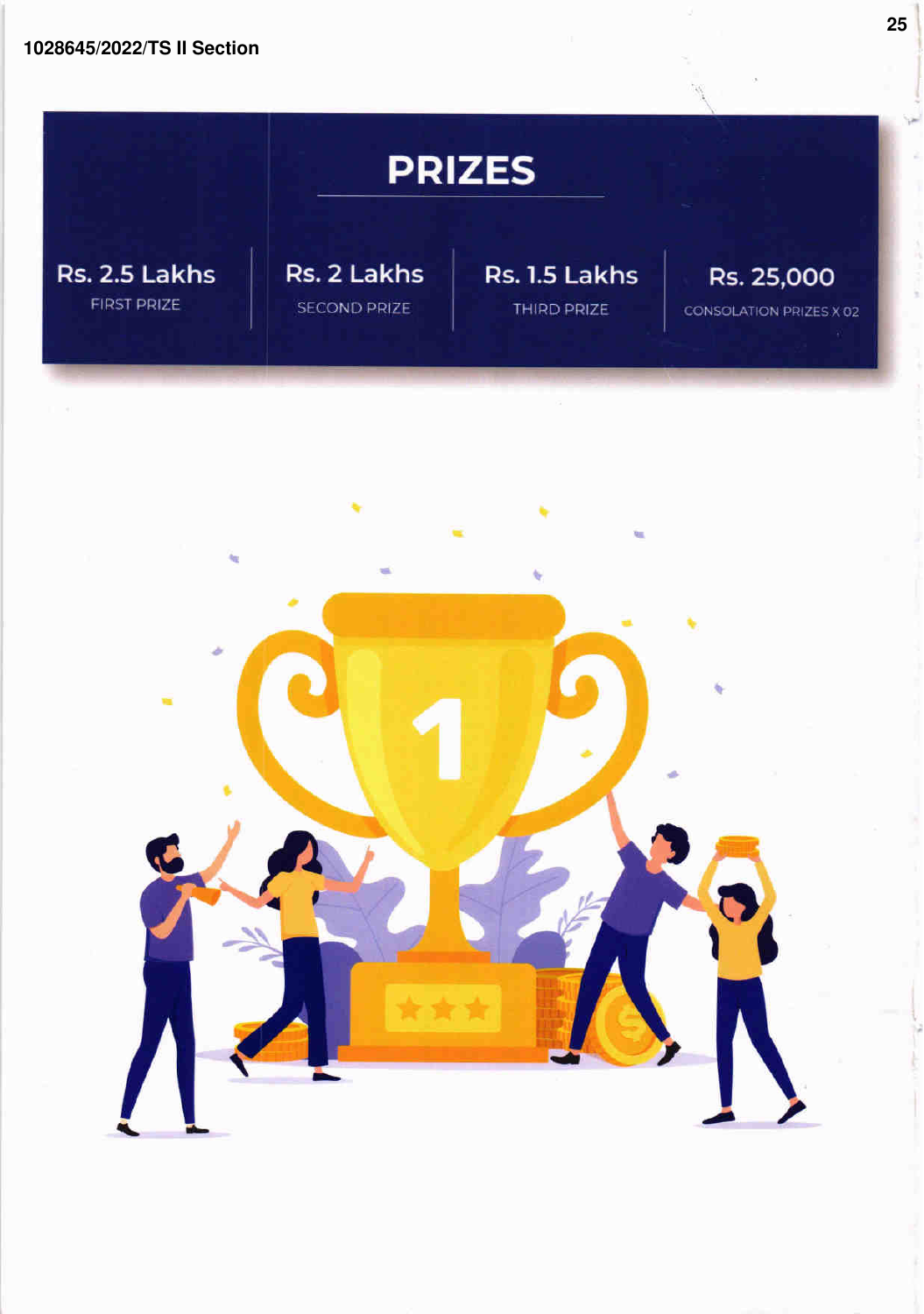**1028645/2022/TS II Section** NOTES  $\gamma$ **I** I

**26**